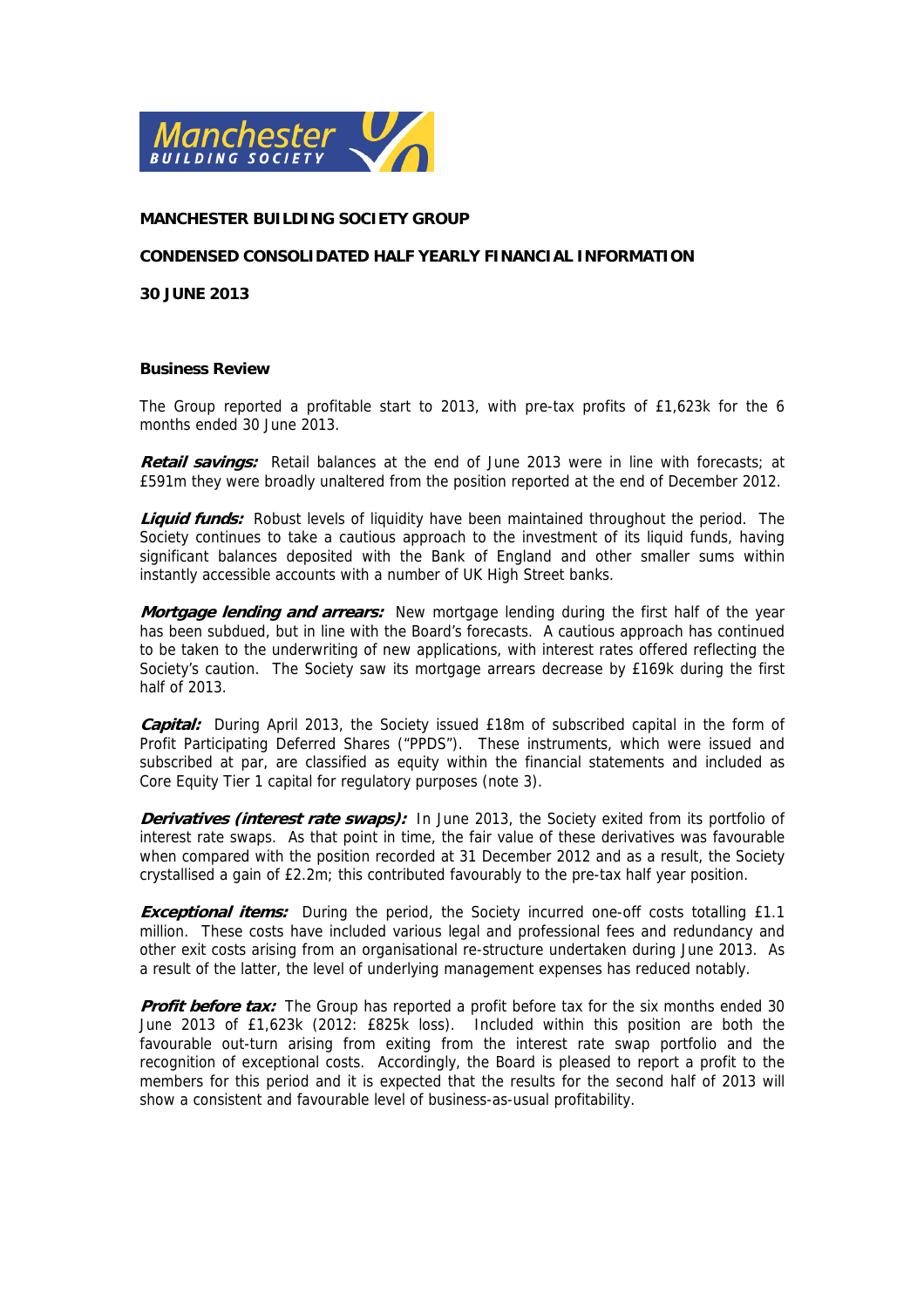## **Board and staff changes**

Since publishing the 2012 Annual Report and Accounts, there have been the following Board changes:

- Mrs Susan Molloy, non-executive director, resigned from the Board following a period of ill health.
- Mr David Cowie, Chief Executive, retired.
- Mr Ian Richardson, Director and Secretary, did not seek re-appointment at the Society's AGM and left at that time.

The Society has undertaken an internal restructuring of its support teams in order to streamline its operations. The Board considers that the current staffing compliment will support existing business levels.

### **Risks and uncertainties**

Every business faces risks as part of its day-to-day operation. The Board seeks to minimise the risks that the Society faces, by articulating that it has a low appetite for risk and by deploying a range of risk management procedures within an appropriate control environment which mitigate the Society's exposure to risk. It is the Board's view that the risks and uncertainties that the Society faces have not changed by any great extent since the publication of the 2012 Annual Report and Accounts and accordingly, this latter financial information should be read in conjunction with the Half Year Financial Information.

Summarised below are a number of key risks and uncertainties:

- **Credit risk:** As a mortgage lender, the Society faces the risk that borrowers may not be able to repay sums owed as they fall due. The value of property that is mortgaged to the Society is monitored on a regular basis in order to assess the potential for loss. There is continued uncertainty regarding the health and resilience of the UK housing market, with various commentators expressing conflicting opinions: some forecasting material short term uplift in house prices, whilst others are more pessimistic. The Society seeks to mitigate its exposure to credit risk by applying cautious underwriting criteria to new mortgage lending and to identify appropriate levels of loss provision on a timely basis when it becomes evident that the Society is likely to incur a loss.
- **Interest rate risk:** The Society offers fixed rate mortgages to its members. Changes in market rates (Bank of England Base Rate, LIBOR and/or EURIBOR), are not passed on to these mortgage holders and consequently, there is a risk that the Society's interest rate margin could be reduced in the future. At previous reporting periods, the Society had held a range of interest rate swaps. However these were not deemed effective for hedge accounting purposes as the terms of the swaps did not match sufficiently well with the terms of the mortgages. As part of its interest rate risk mitigation strategy, the Board exited from all of its interest rate swaps during June 2013 and recorded a pre-tax gain of £2.2m in so doing. During Q3 2013, the Board intends to take a range of derivative products that will seek to reduce its exposure to interest rate risk over the short to medium term. The Board notes that with a number of its mortgage assets having a long (15 year plus) expected maturity profile, its intention is to deploy an interest rate risk management approach that will manage this risk on a continuing and rolling basis.

One effect of The Bank of England's Funding for Lending scheme has been to reduce the rates that financial institutions offer to retail savers in general. As a result of this, the Society's interest margin has seen some recovery during H1 2013 and this improvement in margin is expected to continue for the remainder of 2013.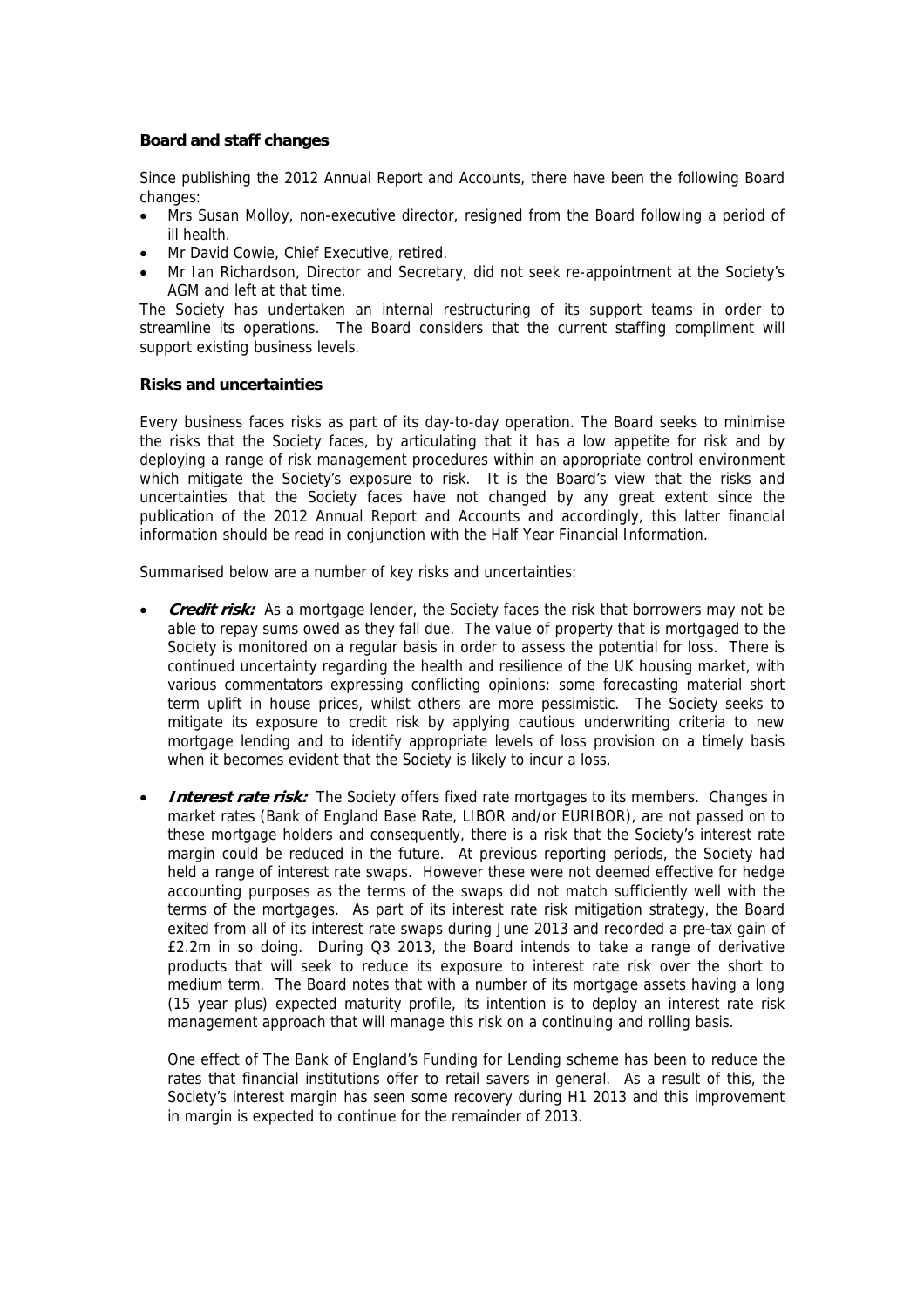Improving margins allow the Society to increase its levels of capital and such capital acts as a mitigant for future changes in interest margin that could present themselves when market interest rates change in the future.

The Board is satisfied that its financial projections show a suitable level of profitability over the medium term that will allow it to accommodate volatility in its interest margin arising from changes in market rates.

The management of interest margin and mitigation of interest rate risk continue as areas of Board focus.

• *Capital:* The Board's focus is on the strengthening of both its level of total capital and its regulatory capital ratios. The primary means though which capital improvement may be achieved is through increases in reserves by way of the retention of post-tax profits. Accordingly, as the forecasting of post-tax profitability has some subjectivity associated with it, so too does the Board's projections for capital improvement over the medium term.

#### **Forward-looking statements**

Within the half yearly information we make comments about anticipated future events, which we believe to be reasonable. As these statements are based on the Group's current view of the UK economy and banking market, we can give no assurances that the markets will develop in the way that we document and actual outcomes may differ to those that we anticipate.

The Group does not undertake to update any of the statements that it has made about future events prior to reporting of the full year results.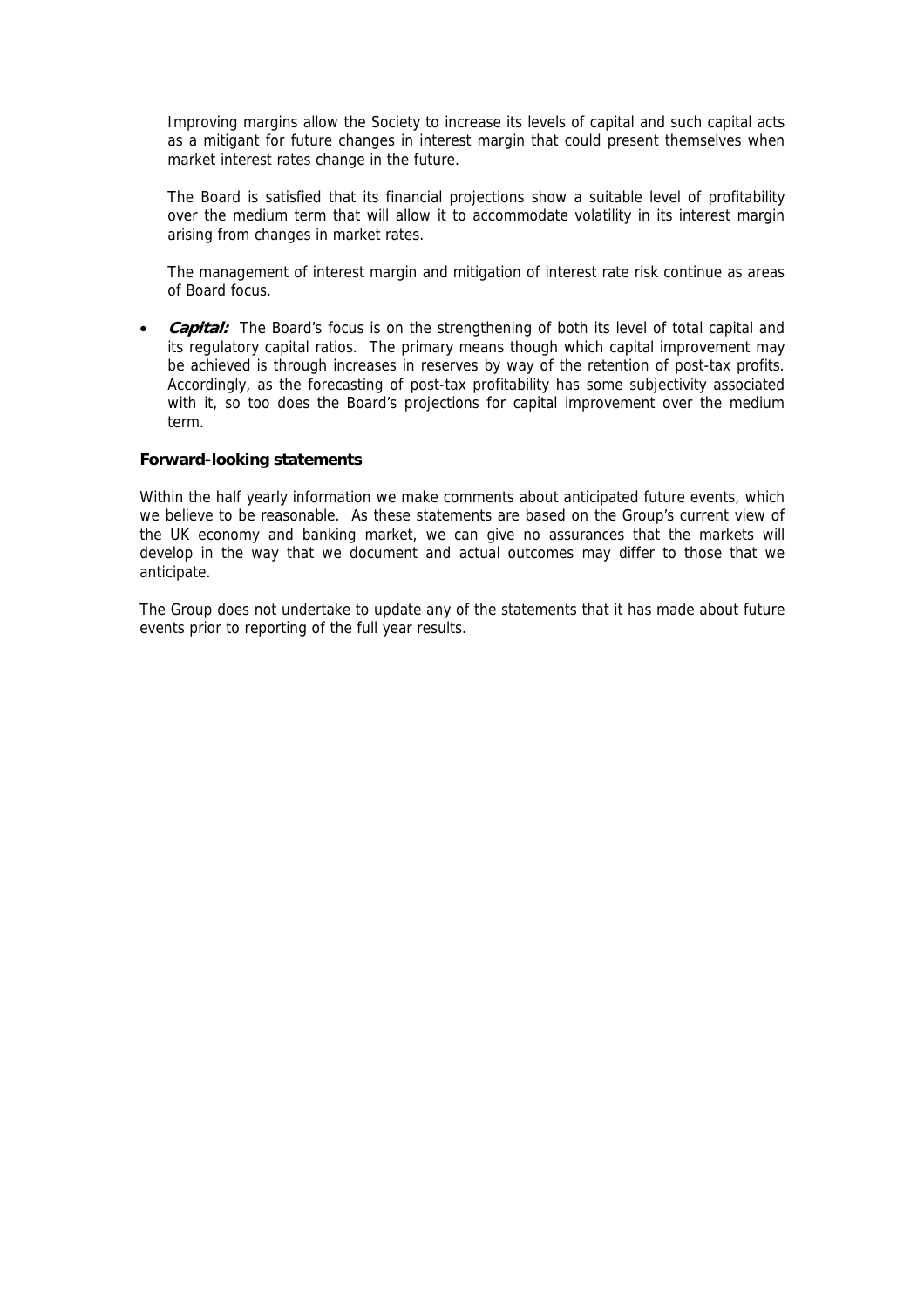## **Responsibility statement of the directors in respect of the condensed consolidated half yearly financial information**

The directors confirm that, to the best of their knowledge:

- The condensed set of consolidated accounts has been prepared in accordance with IAS 34 *Interim Financial Reporting*, as adopted by the European Union.
- The half yearly accounts include the information required by the Financial Conduct Authority Disclosure and Transparency Rules (DTR 4.2.7 and DTR 4.2.8)

The results for the half year ended 30 June 2013 and those comparable figures for the half year ended 30 June 2012 are unaudited. The figures for the year ended 2012 are extracted from the 2012 Annual Report and Accounts, prepared in accordance with IFRS as adopted in the EU, on which the Independent Auditors gave an unqualified opinion.

The Board of Directors responsible for the half yearly accounts are listed below:

| Non-executive director     |
|----------------------------|
| Non-executive director     |
| Non-executive director     |
| <b>Finance Director</b>    |
| Chairman                   |
| <b>Operations Director</b> |
| Vice Chairman              |
|                            |

Signed on behalf of the Board of Directors

D.A. Harding Chairman 8 August 2013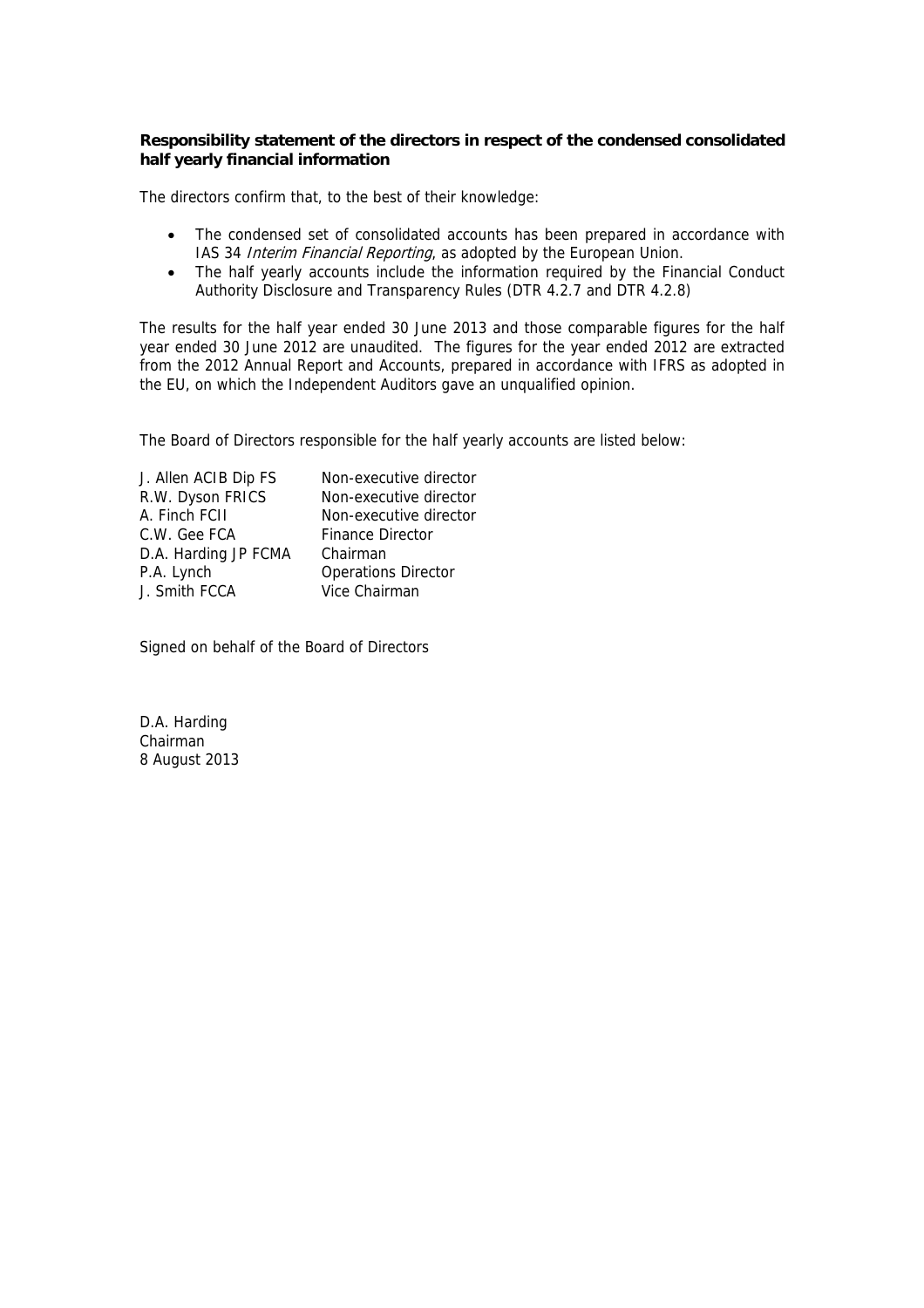#### **CONDENSED CONSOLIDATED HALF YEARLY FINANCIAL INFORMATION**

### **30 JUNE 2013**

#### **Basis of preparation**

The half yearly financial information for the 6 months ended 30 June 2013 has been prepared in accordance with both the Financial Conduct Authority's Disclosure and Transparency Rules and IAS 34 *Interim Financial Reporting*, as adopted by the European Union.

The half yearly financial information set out above does not constitute Accounts within the meaning of the Building Societies Act 1986.

The financial information for the 12 months to 31 December 2012 has been extracted from the 2012 Annual Report and Accounts, prepared in accordance with IFRS as adopted in the EU. In relation to these accounts, the opinion of the external auditors was unqualified and it did not include a reference to any matters to which the auditors sought to draw attention by way of emphasis without qualifying their report.

The half-yearly financial information for the 6 months ended 30 June 2013 and the 6 months ended 30 June 2012 is unaudited.

This financial information should be read in conjunction with the 2012 Annual Report and Accounts.

The Half Yearly Financial Information for the six months ended 30 June 2012 contains two sets of restatement adjustments: one relating to the re-assessment of previous years' accounting policy and the other concerning the presentation and disclosure of the Society's Permanent Interest Bearing Shares ("PIBS"). The former had a material impact on the results for the six months ended 30 June 2012 and previous years, whilst the latter did not. Further detail may be found within note 1.

Accordingly, the financial values for the 6 month period ending 30 June 2012 are annotated as being "restated", as they show a position that is different to that reported in the Half Yearly Financial Information 2012, issued in August 2012.

#### **Other information**

The Directors are responsible for the maintenance and integrity of information on the Society's website. Copies of the 2012 Annual Report & Accounts and this Half Yearly Financial information may be found at: www.themanchester.co.uk/Main/FinancialInformation

#### **Accounting policies**

The half yearly financial information has been prepared consistently with the accounting policies described on pages 19 to 22 of the 2012 Annual Report and Accounts. The Group expects that these accounting policies will be applied at the time of compiling the 2013 Annual Report and Accounts.

One new accounting policy was adopted during the period in relation to exceptional items and it is intended that the policy will be reflected in the 2013 Annual Report and Accounts.

 **Exceptional items**. Exceptional items are non-recurring material items which are outside the normal scope of the Group's ordinary activities such as the cost arising from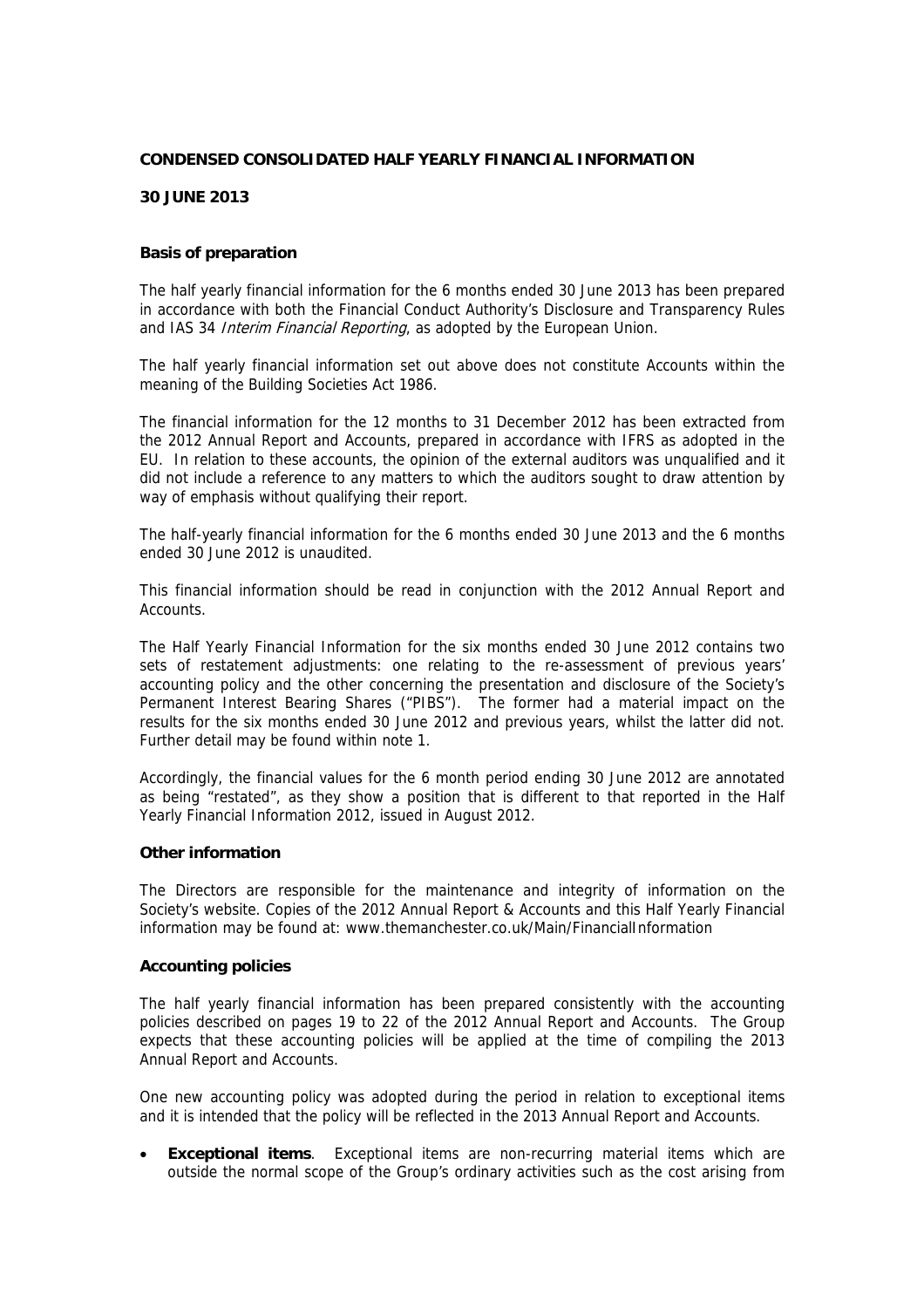the material restructuring of the Group's operations. Such items are disclosed separately within the financial statements.

One existing accounting policy was amended during the period to accommodate the issuance of PPDS. The previous accounting policy covered the accounting treatment of PIBS alone, whilst the revised policy below covers both the PIBS and the PPDS:

 **Subscribed capital**. The Society's subscribed capital consists of two tranches of PIBS and one tranche of PPDS; all were issued and subscribed at par and were recognised both initially and currently at par less directly attributable transaction costs net of tax, as relevant. The PIBS and PPDS were issued with the intention of enhancing the Society's regulatory capital position. In accordance with IAS 32 - Financial Instruments: Presentation, the instruments have been classified as equity, as the Board has some discretion to cancel the PIBS coupon under certain circumstances and to determine the extent of any dividend payable on the PPDS at is sole discretion (subject to a maximum level). PIBS interest and PPDS dividends are recognised through the Statement of Changes in Equity, net of tax, as relevant.

There were no new reporting standards that affected the results reported for the half year ended 30 June 2013.

#### **Taxation**

Corporation tax has been charged at the rate of 23.25% (H1 2012: 24.5%). The tax charge has been calculated as far as possible to approximate to the expected full year tax rate.

#### **Related Party Transactions**

The Group had no material or unusual related party transactions during the 6 months ended 30 June 2013.

### **Segmental information**

The Group's results are predominantly derived from the Society's principal operations. The Group's other income streams are not sufficiently material to require segmental reporting.

#### **Financial commitments and contingencies**

There is no material change to Group's financial commitments or its contingent liabilities from the position reported in the 2012 Annual Report and Accounts

### **Events after the end of the reporting period**

There have been no events occurring after the end of the reporting period that would have impacted upon the results reported.

#### **Approval of interim financial statements**

The condensed consolidated half yearly financial information was approved by the Board of directors on 8 August 2013.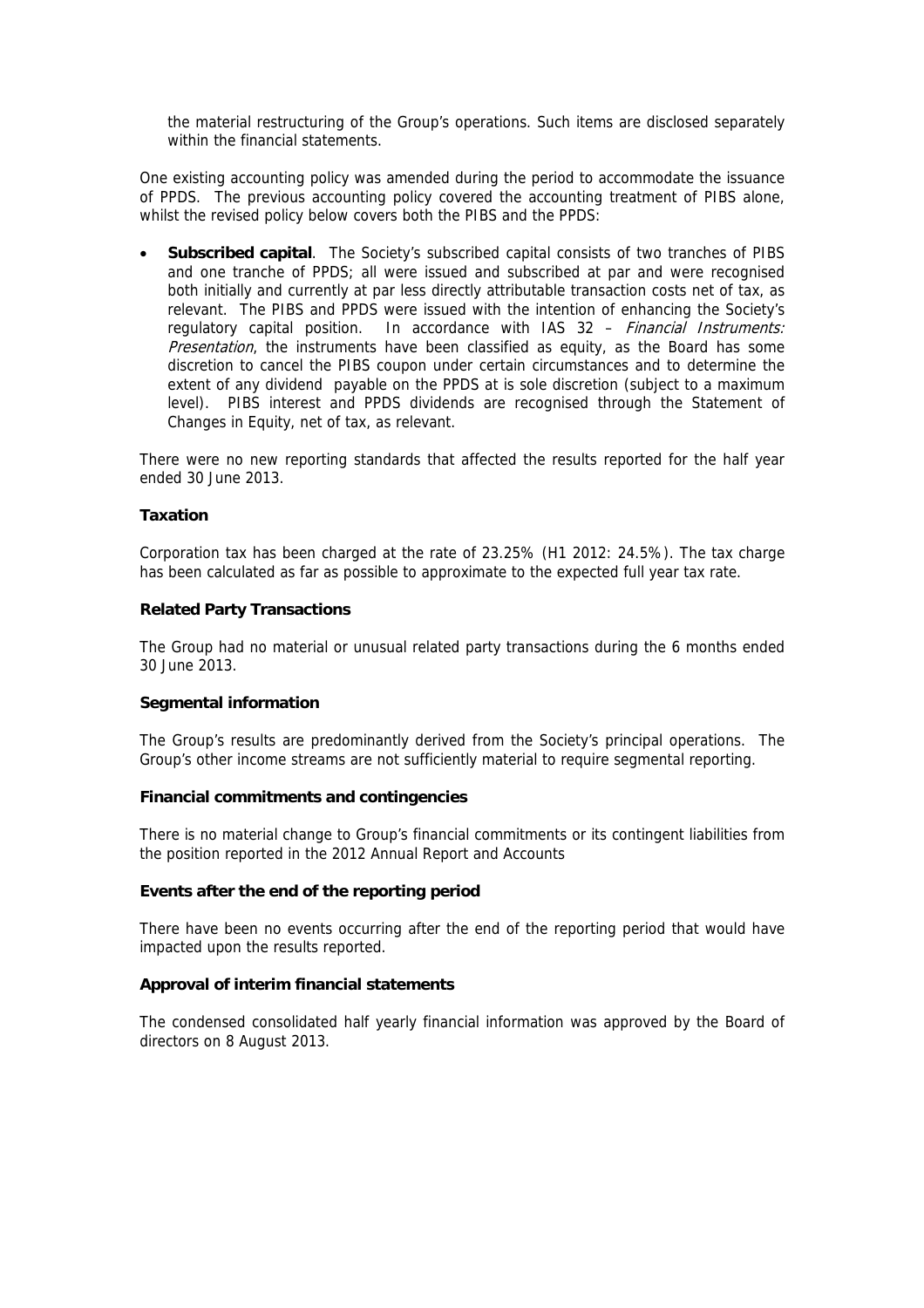## **Condensed Consolidated Statements of Comprehensive Income**

|                                              |                             |          | Unaudited   | *Unaudited  | Audited      |
|----------------------------------------------|-----------------------------|----------|-------------|-------------|--------------|
|                                              |                             |          | 6 months to | 6 months to | 12 months to |
|                                              |                             |          | 30 Jun 13   | 30 Jun 12   | 31 Dec 12    |
|                                              |                             |          | £000        | £000        | £000         |
|                                              | note                        |          |             |             |              |
| Interest and similar income                  |                             |          | 13,114      | 14,938      | 28,775       |
| Interest expense and similar charges         |                             |          | (6, 955)    | (8, 776)    | (17, 021)    |
| Net interest income                          |                             |          | 6,159       | 6,162       | 11,754       |
| Other operating income                       |                             |          | 209         | 416         | 364          |
| Interest rate swaps: receipts                |                             | 2,874    |             | 1,079       | 3,422        |
| Interest rate swaps: payments                |                             | (5, 392) |             | (3,075)     | (7, 926)     |
| Fair value movements on derivatives          | $\mathcal{Z}_{\mathcal{C}}$ | 2,279    |             | (2,032)     | (3, 774)     |
| Loss from derivatives                        |                             |          | (239)       | (4,028)     | (8, 278)     |
| Total net income                             |                             |          | 6,129       | 2,550       | 3,840        |
| Administrative expenses and depreciation     |                             |          | (3, 815)    | (2, 721)    | (4, 862)     |
| of which: classified as exceptional          | 2                           | (1, 121) |             |             |              |
| Other operating charges                      |                             |          | (48)        | (53)        | (805)        |
| Impairment losses                            |                             |          | (643)       | (601)       | (503)        |
| Profit/(loss) for the period before taxation |                             |          | 1,623       | (825)       | (2, 330)     |
| Income taxation (expense)/credit             |                             |          | (378)       | 201         | (393)        |
| Profit/(loss) for the period                 |                             |          | 1,245       | (624)       | (2, 723)     |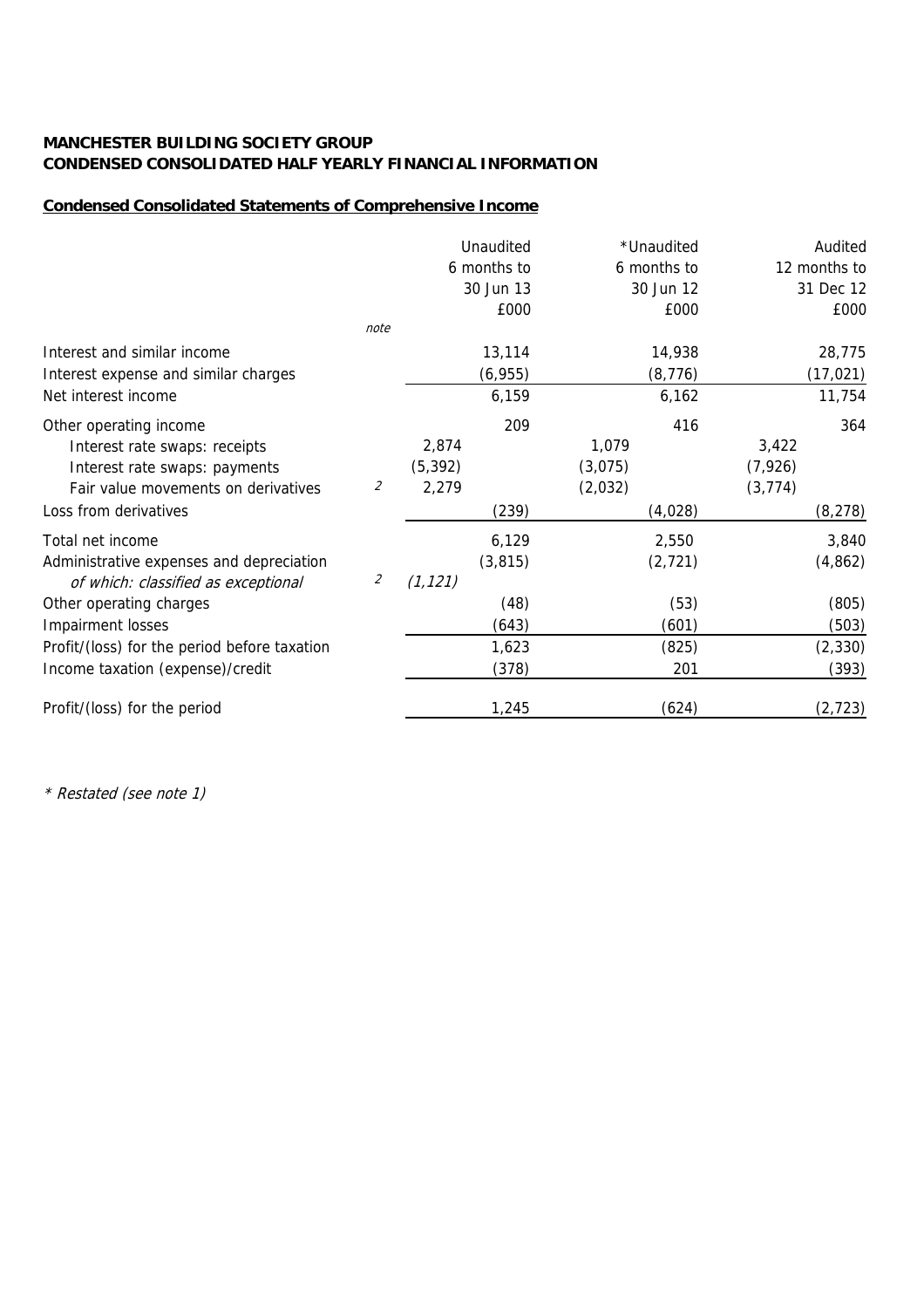## **Condensed Consolidated Statement of Changes in Equity**

## **Unaudited 6 months to 30 June 2013**

|                                                                                 | Subscribed<br>capital | Reserves | Total  |
|---------------------------------------------------------------------------------|-----------------------|----------|--------|
|                                                                                 | £000                  | £000     | £000   |
| Balance at 1 January 2013                                                       | 14,788                | 6,171    | 20,959 |
| Profit for the period                                                           | ٠                     | 1,245    | 1,245  |
| Total transactions with equity holders - interest payable to<br>holders of PIBS |                       | (537)    | (537)  |
| Tax credit re: interest paid to PIBS holders                                    |                       | 126      | 126    |
| Issue of new subscribed capital – net receipt (note 3)                          | 17,567                |          | 17,567 |
| Change in equity                                                                | 17,567                | 834      | 18,401 |
| Balance at 30 June 2013                                                         | 32,355                | 7,005    | 39,360 |

## **Unaudited 6 months to 30 June 2012**

|                                                                                 | *Subscribed              | *Reserves | *Total  |
|---------------------------------------------------------------------------------|--------------------------|-----------|---------|
|                                                                                 | capital                  |           |         |
|                                                                                 | £000                     | £000      | £000    |
| Balance at 1 January 2012                                                       | 14,788                   | 9.706     | 24,494  |
| Loss for the period                                                             |                          | (624)     | (624)   |
| Total transactions with equity holders - interest payable to<br>holders of PIBS | $\overline{\phantom{a}}$ | (537)     | (537)   |
| Tax credit re: interest paid to PIBS holders                                    | $\overline{\phantom{0}}$ | 132       | 132     |
| Change in equity                                                                | 0                        | (1,029)   | (1,029) |
| Balance at 30 June 2012                                                         | 14,788                   | 8,677     | 23,465  |
|                                                                                 |                          |           |         |

## **Audited 12 months to 31 December 2012**

|                                                                                 | Subscribed<br>capital    | Reserves | Total    |
|---------------------------------------------------------------------------------|--------------------------|----------|----------|
|                                                                                 | £000                     | £000     | £000     |
| Balance at 1 January 2012                                                       | 14,788                   | 9.706    | 24,494   |
| Loss for the period                                                             | $\overline{\phantom{a}}$ | (2, 723) | (2, 723) |
| Total transactions with equity holders - interest payable to<br>holders of PIBS | $\overline{\phantom{a}}$ | (1,075)  | (1,075)  |
| Tax credit re: interest paid to PIBS holders                                    |                          | 263      | 263      |
| Change in equity                                                                | 0                        | (3, 535) | (3, 535) |
| Balance at 30 December 2012                                                     | 14,788                   | 6,171    | 20,959   |
|                                                                                 |                          |          |          |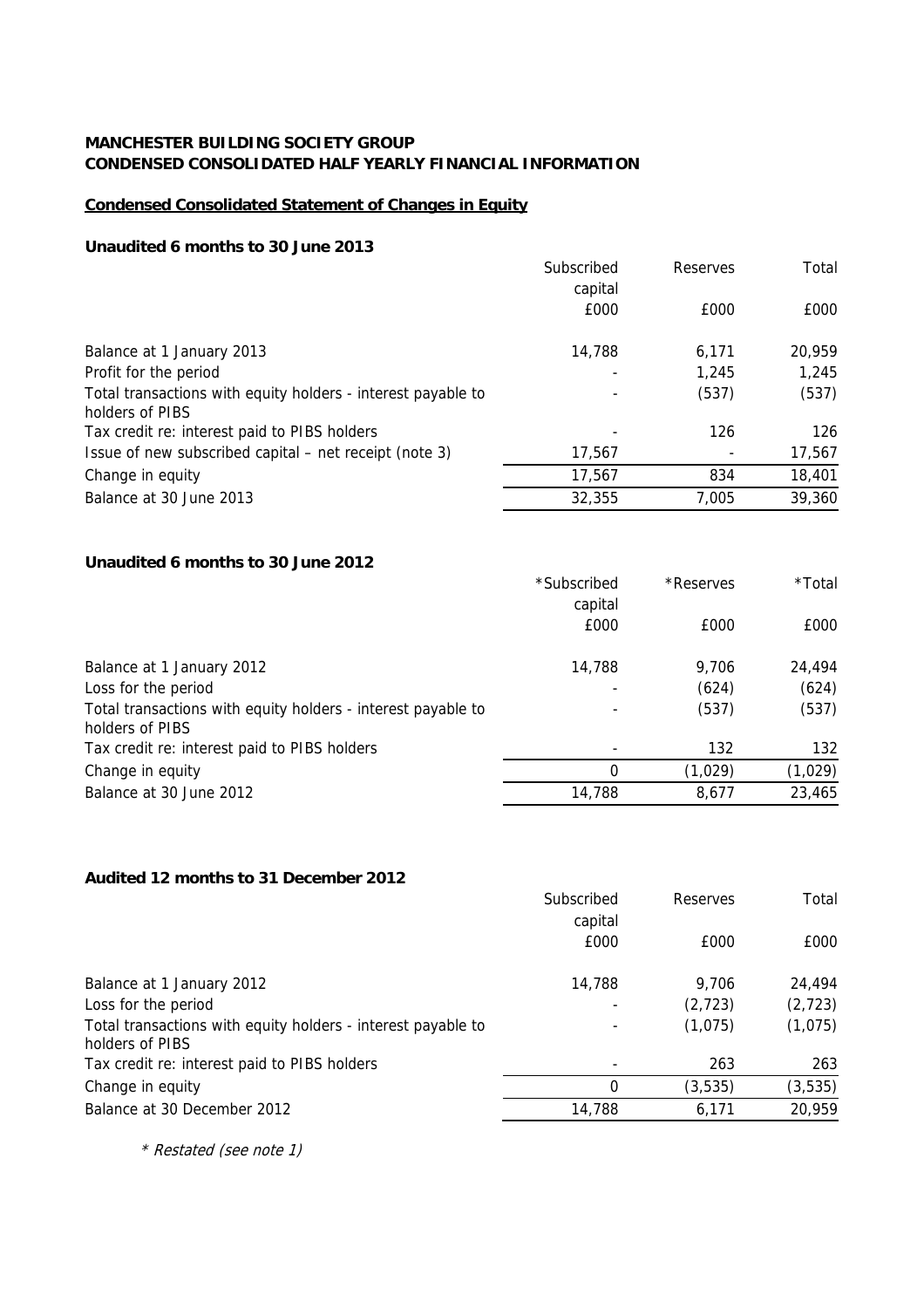# **Condensed Consolidated Statements of Financial Position**

|                                          |                             | Unaudited | *Unaudited | Audited   |
|------------------------------------------|-----------------------------|-----------|------------|-----------|
|                                          |                             | 30 Jun 13 | 30 Jun 12  | 31 Dec 12 |
|                                          | note                        | £000      | £000       | £000      |
| <b>Assets</b>                            |                             |           |            |           |
| Liquid assets                            |                             | 186,976   | 138,329    | 142,930   |
| Derivative financial instruments         |                             | 0         | 399        | 1,097     |
| Loans and advances to customers          |                             | 557,553   | 600,027    | 574,383   |
| Investments                              |                             | 250       | 250        | 250       |
| Property, plant and equipment            |                             | 8,527     | 8,570      | 8,477     |
| Deferred income tax assets               |                             | 9,419     | 9,079      | 9,419     |
| Other assets                             |                             | 1,572     | 44,302     | 43,522    |
| <b>Total assets</b>                      |                             | 764,297   | 800,956    | 780,078   |
|                                          |                             |           |            |           |
|                                          |                             | Unaudited | *Unaudited | Audited   |
|                                          |                             | 30 Jun 13 | 30 Jun 12  | 31 Dec 12 |
|                                          |                             | £000      | £000       | £000      |
| <b>Liabilities</b>                       |                             |           |            |           |
| Deposits from banks and others           |                             | 114,152   | 71,876     | 81,577    |
| Derivative financial instruments         |                             | 1,244     | 39,673     | 42,101    |
| Due to customers                         |                             | 590,882   | 648,158    | 617,009   |
| Other borrowed funds                     |                             | 15,700    | 15,700     | 15,700    |
| Other liabilities and charges, including |                             |           |            |           |
| current income tax liabilities           |                             | 2,959     | 2,084      | 2,732     |
| <b>Total liabilities</b>                 |                             | 724,937   | 777,491    | 759,119   |
| <b>Equity</b>                            |                             |           |            |           |
| Retained earnings                        |                             | 7,005     | 8,677      | 6,171     |
| Subscribed capital                       | $\mathcal{S}_{\mathcal{S}}$ | 32,355    | 14,788     | 14,788    |
| Total equity                             |                             | 39,360    | 23,465     | 20,959    |
| Total equity and liabilities             |                             | 764,297   | 800,956    | 780,078   |
|                                          |                             |           |            |           |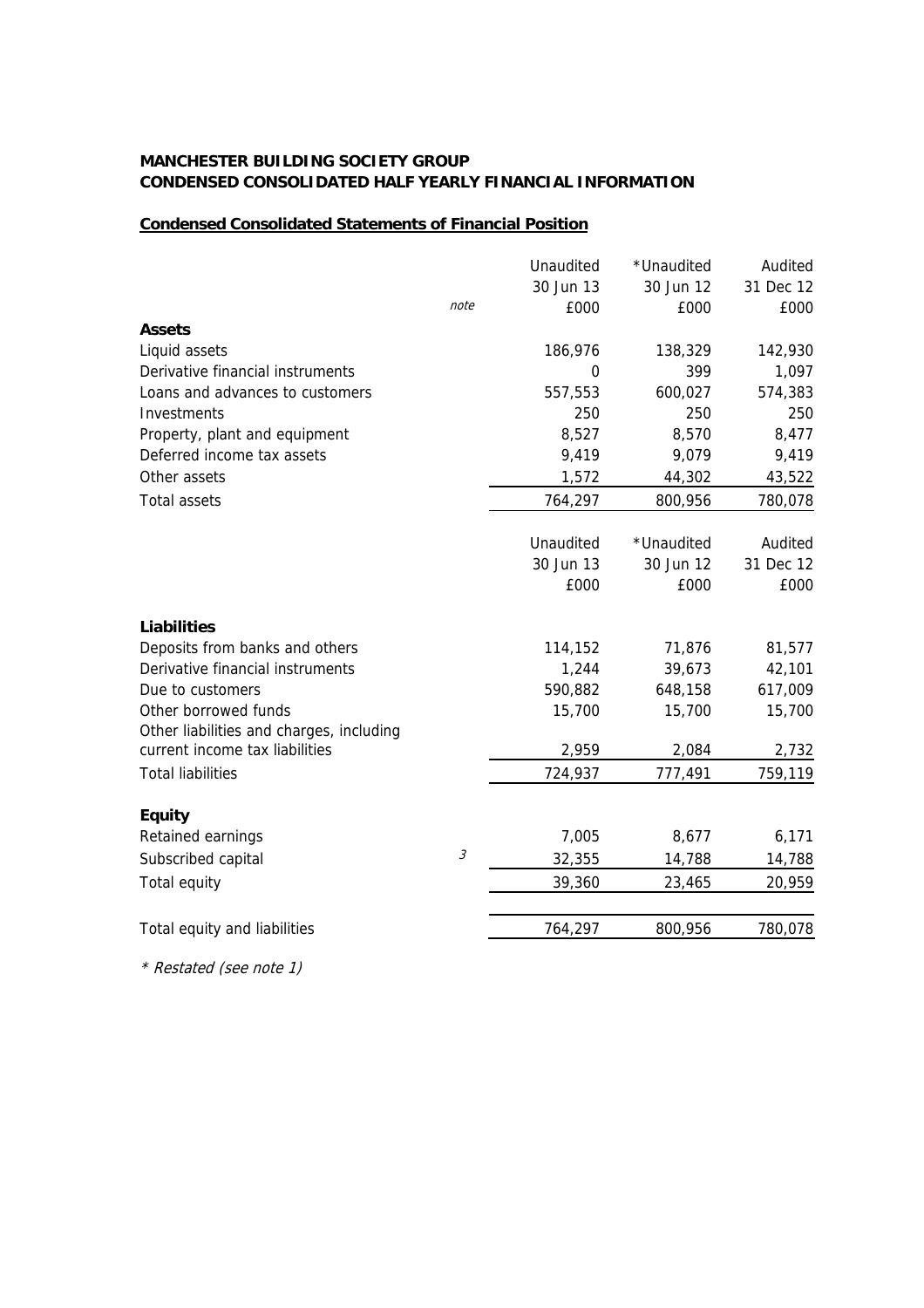## **Condensed Consolidated Statements of Cash Flows**

|                                                      | Unaudited   | *Unaudited  | Audited      |
|------------------------------------------------------|-------------|-------------|--------------|
|                                                      | 6 months to | 6 months to | 12 months to |
|                                                      | 30 Jun 13   | 30 Jun 12   | 31 Dec 12    |
|                                                      | £000        | £000        | £000         |
| Net cash flows from operating activities             | 28,364      | (58,960)    | (41,908)     |
| <b>Taxation paid</b>                                 | 0           | 0           | (406)        |
| Net cash flows from investing activities             | 39,879      | 32,651      | 17,916       |
| Net cash flows from financing activities             | 17,029      | (538)       | (1,075)      |
| Net decrease in cash and cash equivalents            | 85,272      | (26, 847)   | (25, 473)    |
| Net (decrease)/increase in cash and cash equivalents | 85,272      | (26, 847)   | (25, 473)    |
| Cash and cash equivalents at the start of the period | 75,229      | 100,702     | 100,702      |
| Cash and cash equivalents at the end of the period   | 160,501     | 73.855      | 75,229       |
|                                                      |             |             |              |

## **Other percentages**

|                                                                                                      | Unaudited   | *Unaudited  | Audited      |
|------------------------------------------------------------------------------------------------------|-------------|-------------|--------------|
|                                                                                                      | 6 months to | 6 months to | 12 months to |
|                                                                                                      | 30 Jun 13   | 30 Jun 12   | 31 Dec 12    |
|                                                                                                      | %           | %           | %            |
| Gross capital as a percentage of shares and borrowings                                               | 7.81        | 5.44        | 5.25         |
| Liquid funds as a percentage of shares and borrowings                                                | 26.52       | 19.21       | 20.46        |
| Wholesale deposits as a percentage of shares and borrowings                                          | 11.02       | 9.90        | 10.86        |
| Profit after tax as a percentage of mean total assets<br>(expressed on an annualised basis)          | 0.32        | (0.15)      | (0.33)       |
| Group management expenses as a percentage of mean total assets<br>(expressed on an annualised basis) | 0.78        | 0.66        | 0.60         |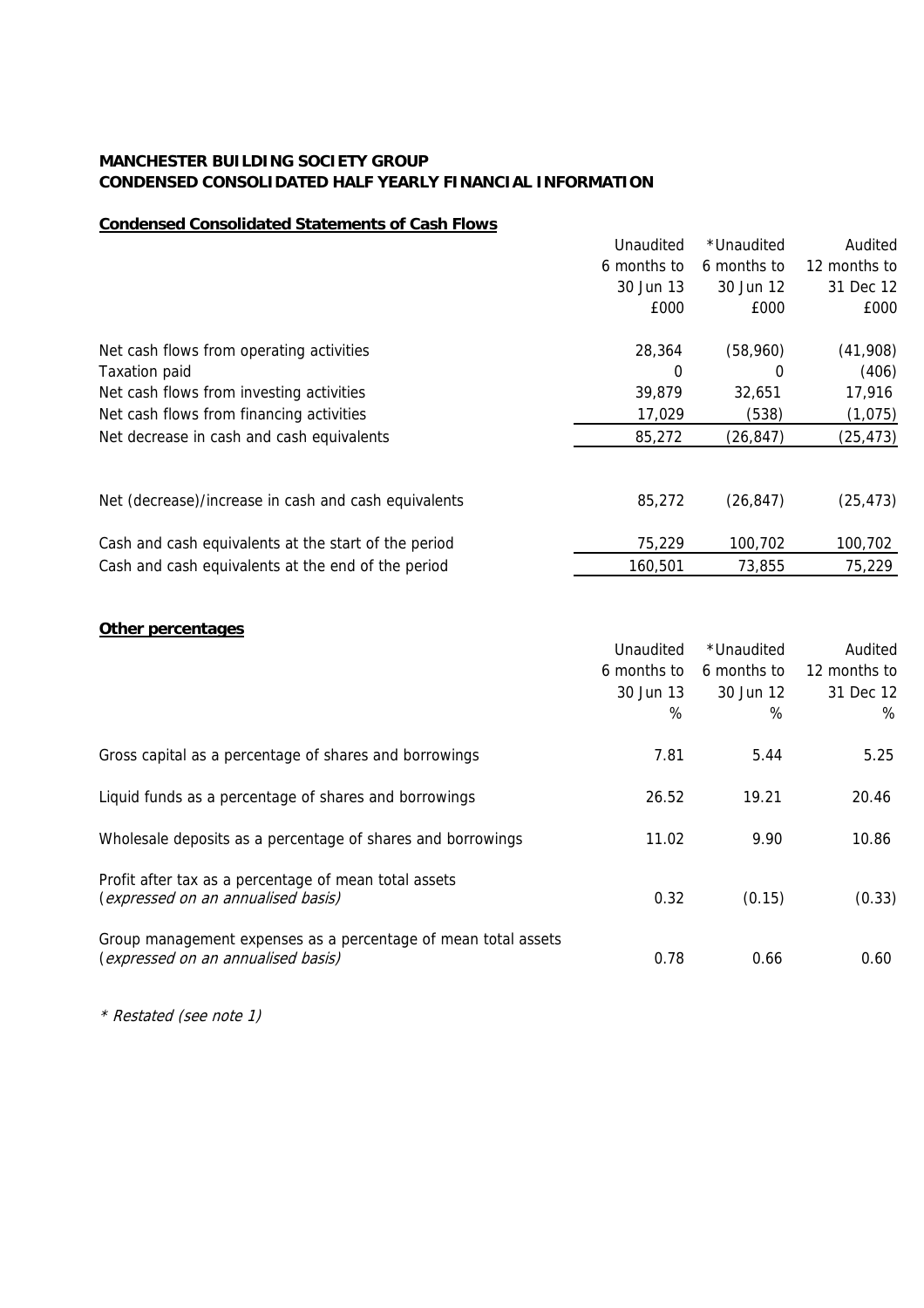## **Notes to the Condensed Consolidated Financial Statements**

## **1. Restatement**

The financial information for the six months ended 30 June 2012 has been restated in two areas: one relating to the re-assessment of previous years' accounting policy and the other concerning the presentation and disclosure of the Society's Permanent Interest Bearing Shares ("PIBS"). Both of these restatements were reported in the Group's 2012 Annual Report and Accounts. They are repeated below, as within this Condensed Half Yearly Financial Statement, the comparative position shown for the period ended 30 June 2012 is different to that reported in last year's Half Yearly Financial Information.

- **Interest rate swaps.** The Society entered into interest rate swaps in order to reduce the interest rate risk associated with its fixed rate mortgage products. The purpose of taking swaps was to "lock in" a fixed and certain interest margin on the mortgage products concerned. Where the swaps and the mortgages meet a number of very specific IAS 39 criteria, a fair value of the mortgage assets may also be calculated and recognised, with the effect of offsetting the movement in the fair value of the swaps. Whilst this set of calculations has been undertaken since 2006, it was determined that the swaps arrangements that were in place did not meet the technical requirements for this IAS 39 accounting treatment. As a result, a restatement was undertaken so as to recognise the full fair value movements in the swaps but not to recognise any offsetting fair value in the hedged mortgages.
- **PIBS.** During 2012 a review was undertaken of the detailed terms of issue of the PIBS, comparing these to the requirements of IAS 32. As a result, a presentational amendment was made, disclosing the PIBS as Equity, rather than as a Liability. This restatement does not change the total assets or retained earnings positions.

The effect of the restatements on the Consolidated Statements of Comprehensive Income and the Consolidated Statement of Financial Position at 30 June 2012 was as follows:

|                                      | Original 6<br>months to 30<br>June 2012<br>£000 | Reclassification<br>and<br>restatement<br>£000 | Restated 6<br>months to 30<br>June 2012<br>£000 |
|--------------------------------------|-------------------------------------------------|------------------------------------------------|-------------------------------------------------|
| Interest and similar income          | 12,853                                          | 2,085                                          | 14,938                                          |
| Interest expense and similar charges | 9,313                                           | (537)                                          | 8,776                                           |
| Net interest income                  | 3,540                                           | 2,622                                          | 6,162                                           |
| Other income and charges             | 363                                             |                                                | 363                                             |
| Gain/(loss) from derivatives         | 281                                             | (4, 309)                                       | (4,028)                                         |
| Total operating income               | 4,184                                           | (1,687)                                        | 2,497                                           |
| Administrative expenses              | 2,721                                           |                                                | 2,721                                           |
| Impairment losses                    | 601                                             |                                                | 601                                             |
| Profit/(loss) before taxation        | 862                                             | (1,687)                                        | (825)                                           |
| Income tax (expense)/credit          | (212)                                           | 413                                            | 201                                             |
| Profit/(loss) for the period         | 650                                             | (1, 274)                                       | (624)                                           |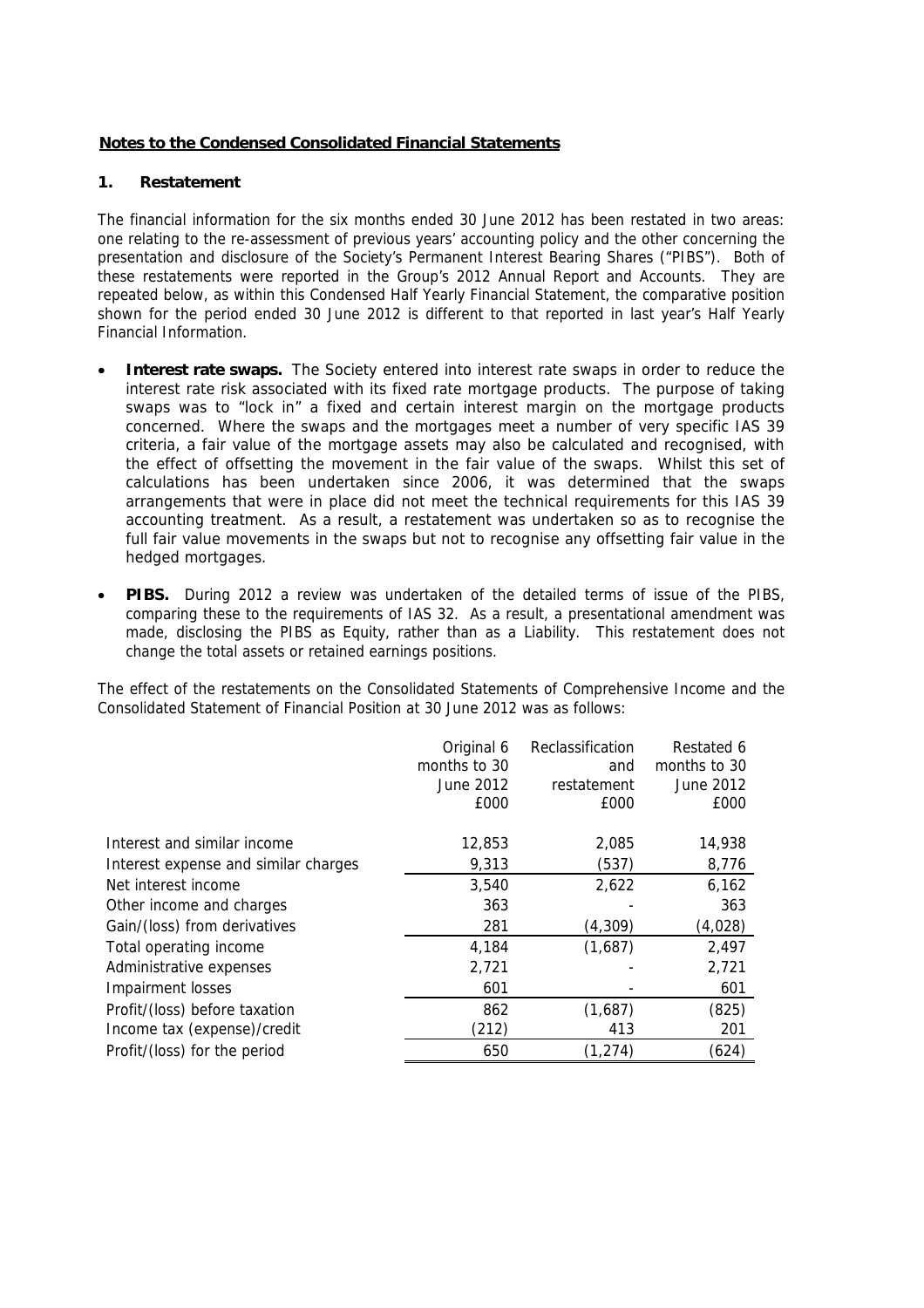|                                  |              |                 | Movement      | Restated 6 |
|----------------------------------|--------------|-----------------|---------------|------------|
|                                  | Original 6   | Movement        | relating to 6 | months to  |
|                                  | months to 30 | relating to     | months ended  | 30 June    |
|                                  | June 2012    | earlier periods | 30 June 2012  | 2012       |
|                                  | £000         | £000            | £000          | £000       |
| <b>Assets</b>                    |              |                 |               |            |
| Liquid assets                    | 138,329      |                 |               | 138,329    |
| Derivative financial instruments | 399          |                 |               | 399        |
| Loans and advances to customers  | 639,497      | (37, 592)       | (1, 878)      | 600,027    |
| Property, plant and equipment    | 8,570        |                 |               | 8,570      |
| Investments                      | 250          |                 |               | 250        |
| Deferred income tax assets       | $\mathbf 0$  | 9,079           |               | 9,079      |
| Other assets                     | 44,302       |                 |               | 44,302     |
| <b>Total assets</b>              | 831,347      | (28, 513)       | (1, 878)      | 800,956    |
|                                  |              |                 |               |            |
| <b>Liabilities</b>               |              |                 |               |            |
| <b>Shares</b>                    | 648,158      |                 |               | 648,158    |
| Deposits                         | 71,876       |                 |               | 71,876     |
| Derivative financial instruments | 39,673       |                 |               | 39,673     |
| Other liabilities                | 2,084        | 199             | (199)         | 2,084      |
| Subordinated liabilities         | 15,700       |                 |               | 15,700     |
| Subscribed capital               | 14,788       | (14, 788)       |               | 0          |
|                                  |              |                 |               |            |
| <b>Total liabilities</b>         | 792,279      | (14, 589)       | (199)         | 777,491    |
| <b>Equity</b>                    |              |                 |               |            |
| Reserves                         | 39,068       | (28, 712)       | (1,679)       | 8,677      |
| Subscribed capital               |              | 14,788          |               | 14,788     |
| Total equity                     | 39,068       | (13, 924)       | (1,679)       | 23,465     |
|                                  |              |                 |               |            |
| Total equity and liabilities     | 831,347      | (28, 513)       | (1, 878)      | 800,956    |

### **2. Exceptional items**

During June 2013, the Society undertook an organisational review, which resulted in a streamlining of its operational team structures; these costs have been classified as being exceptional, as they are considered to be one-off in nature and outside the ordinary course of the Society's day-to-day business.

During the period, the Society recorded a £2.2m pre-tax gain arising from exiting its portfolio of interest rate swaps. The Society uses interest rate derivative contracts to manage and mitigate its exposure to interest rate risk as part of is normal business operations. The gain arose in the current period as a result of the increase in fair value of the Society's interest rate swaps and from the Board's decision to exit from these at that time. It has not been classified as exceptional, as it arose from activities that were considered to be within the normal scope of the Society's business. The pre-tax gain is reported under the heading "Loss on derivatives".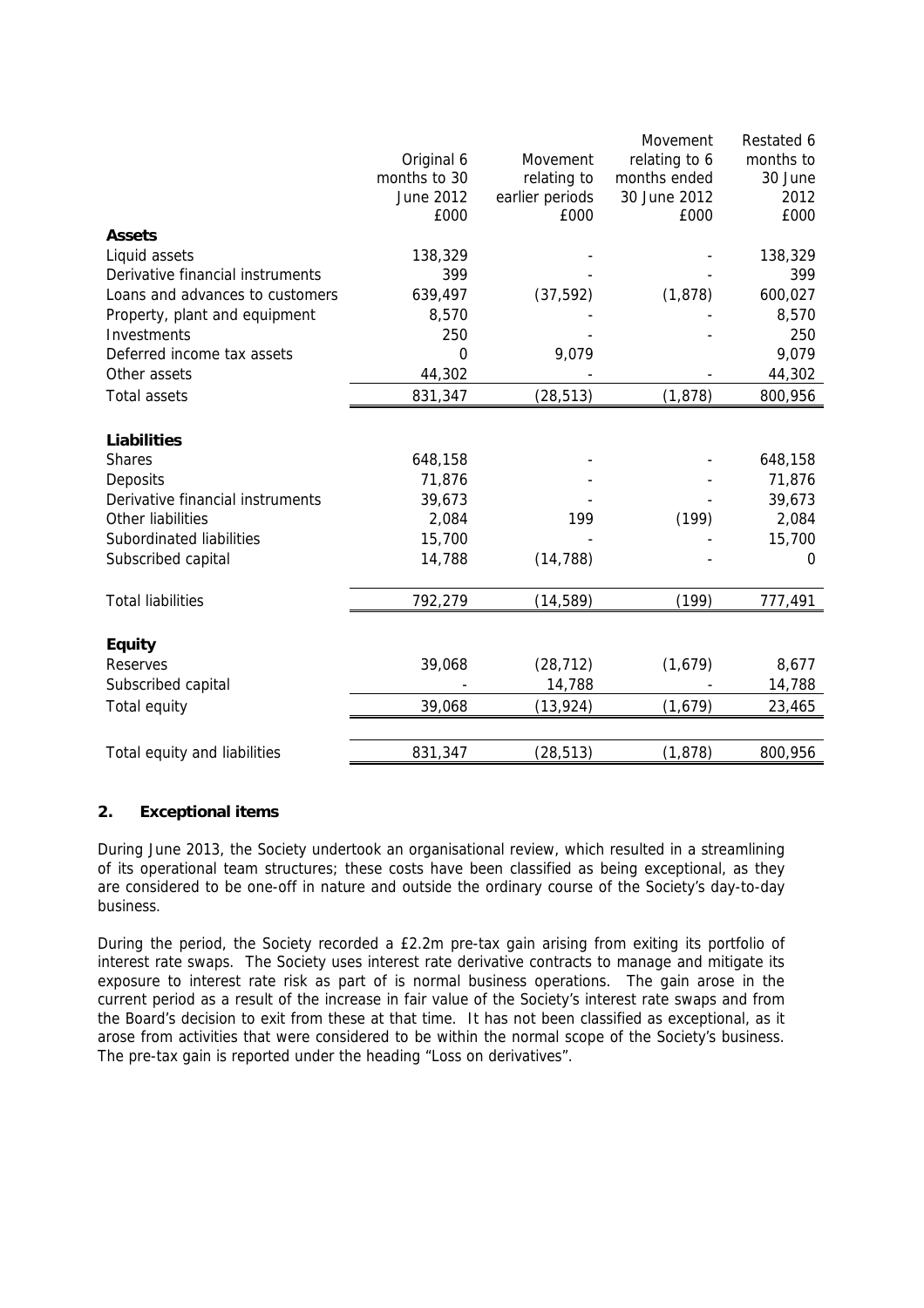| 3. | <b>Subscribed capital</b>               | Unaudited<br>30 Jun 13<br>£000 | Unaudited<br>30 Jun 12<br>£000 | Audited<br>31 Dec 12<br>£000 |
|----|-----------------------------------------|--------------------------------|--------------------------------|------------------------------|
|    | 8.00% Permanent Interest Bearing Shares | 5,000                          | 5,000                          | 5,000                        |
|    | 6.75% Permanent Interest Bearing Shares | 9,788                          | 9,788                          | 9,788                        |
|    | Profit Participating Deferred Shares    | 17,567                         |                                |                              |
|    | Total subscribed capital                | 32,355                         | 14,788                         | 14,788                       |

### **Permanent Interest Bearing Shares**

The Society's two tranches of PIBS are unsecured and rank pari passu with each other. In priority terms, the PIBS holders rank behind the Society's depositing members, its wholesale counterparties and all subordinated note holders.

Under the terms of offer, the Board may, subject to a resolution, cancel in whole or in part any scheduled interest payment due to holders of the PIBS. Whilst the Board does not intend to avail itself of this discretion, the facility to do so results in the assertion that the PIBS should be considered not to confer a contractual obligation on the Society to deliver cash in the form of interest payments. As such, the PIBS are now treated as forming a part of the Society's equity, rather than being classified within the Liabilities section of the Statement of Financial Position.

## **Profit Participating Deferred Shares**

On 27 April 2013, the Society issued £18m of Profit Participating Deferred Shares ("PPDS"). The shares were issued and subscribed at par. At the time of reporting, in total, the known and estimated transaction costs, post-tax (as relevant), have been assessed as £433k. Accordingly the instruments are shown at a value of £17.6m.

The shares are unsecured and rank pari passu with any other deferred shares comprising Core Equity Tier 1 Capital issued or to be issued by the Society and rank behind any other deferred shares of the Society in issue not comprising Core Equity Tier 1 Capital, including the Society's 1999 and 2005 PIBS.

The PPDS holders rank behind the Society's depositing members, its wholesale counterparties and all subordinated note holders.

The terms of the PPDS allow the Board, at its sole discretion, to declare a dividend of up to 30% of the Society's post tax profits. Dividends are non-cumulative.

### **4. Fair values of financial assets and liabilities**

Fair value is the amount for which an asset could be exchanged, or a liability settled, between knowledgeable, willing parties. The methods and assumptions that the Society uses in determining fair value may be found in note 1 (c) of the 2012 Annual Report and Accounts.

The following methods and assumptions have been applied in determining the fair value of the financial instruments in these reports:

- (i) Trade investments are measured at cost (of £250k) as the fair value cannot be estimated reliably. The investments are treated as available-for-sale and are grouped into the fair value hierarchy under level 3.
- (ii) The fair value of derivatives and investment securities are calculated by utilising internal valuation models. External market data is used within these internal valuation models. Derivatives are held for trading. Investment securities are designated at fair value through